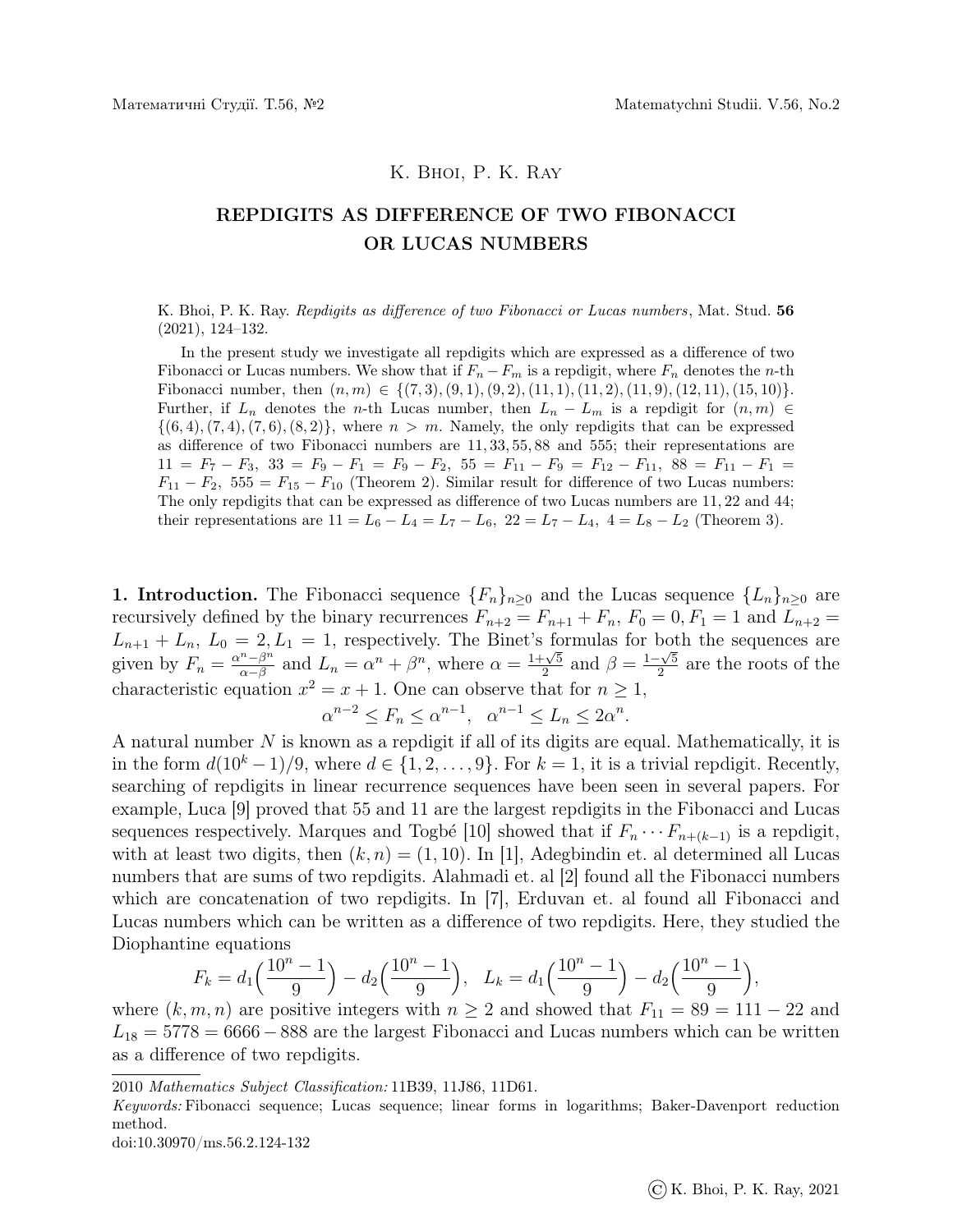In this study we search repdigits which can be expressed as a difference of two Fibonacci or Lucas numbers. For this purpose, we consider the following two equations

$$
F_n - F_m = d\left(\frac{10^k - 1}{9}\right),\tag{1}
$$

$$
L_n - L_m = d\left(\frac{10^k - 1}{9}\right),\tag{2}
$$

with  $n > m$  and  $1 \leq d \leq 9$ .

Assume  $k \geq 2$  to avoid trivial solutions.

2. Preliminaries. Baker's theory of linear forms in logarithms of algebraic numbers plays an important role while solving various Diophantine equations. We start by recalling some basic notations and results from algebraic number theory.

Let  $\eta$  be an algebraic number with minimal primitive polynomial

$$
f(X) = a_0(X - \eta^{(1)}) \dots (X - \eta^{(k)}) \in \mathbb{Z}[X],
$$

where  $a_0 > 0$ , and  $\eta^{(i)}$ 's are conjugates of  $\eta$ . Then

$$
h(\eta) = \frac{1}{k} \Big( \log a_0 + \sum_{j=1}^{k} \max\{0, \log |\eta^{(j)}|\} \Big)
$$

is called the *logarithmic height* of  $\eta$ . If  $\eta = a/b$  is a rational number with  $gcd(a, b) = 1$  and  $b > 1$ , then  $h(\eta) = \log(\max\{|a|, b\})$ . Some properties of the *logarithmic height*, needed in our proofs, are the following:

 $h(\eta \pm \gamma) \leq h(\eta) + h(\gamma) + \log 2$ ,  $h(\eta \gamma^{\pm 1}) \leq h(\eta) + h(\gamma)$ ,  $h(\eta^k) = |k|h(\eta)$ .

With the above notations, Matveev (see [11] or [3, Theorem 9.4]) proved the following result.

**Theorem 1.** Let  $\mathbb{L}$  be an algebraic number field of degree  $d_{\mathbb{L}}$ . Let  $\eta_1, \eta_2, \ldots, \eta_l \in \mathbb{L}$  be positive real numbers and  $b_1, b_2, \ldots, b_l$  be non zero integers. If  $\Gamma = \prod_{i=1}^l \eta_i^{b_i} - 1$  is not zero, then

$$
\log |\Gamma| > -1.4 \cdot 30^{l+3} \cdot l^{4.5} \cdot d_{\mathbb{L}}^2 (1 + \log d_{\mathbb{L}})(1 + \log D) A_1 A_2 \dots A_l,
$$

where  $D \ge \max\{|b_1|, |b_2|, \ldots, |b_l|\}\$  and  $A_1, A_2, \ldots, A_l$  are positive integers such that  $A_j \ge h'(\eta_j) = \max\{d_{\mathbb{L}}h(\eta_j), |\log \eta_j|, 0.16\}$  for  $j = 1, ..., l$ .

The following result of Baker-Davenport due to Dujella and Pethő [6] is another tool in our proofs. It will be used to reduce the upper bounds of the variables on (1) and (2).

**Lemma 1** ([6]). Let M be a positive integer and  $p/q$  be a convergent of the continued fraction of the irrational number  $\tau$  such that  $\tau > 6M$ . Let A, B,  $\mu$  be some real numbers with  $A > 0$  and  $B > 1$ . Let  $\varepsilon := ||\mu q|| - M||\tau q||$ , where  $||.||$  denotes the distance from the nearest integer. If  $\varepsilon > 0$ , then there exists no solution to the inequality

$$
0 < |u\tau - v + \mu| < AB^{-w},
$$
  
in positive integers u, v, w with  $u \le M$  and  $w \ge \frac{\log(Aq/\varepsilon)}{\log B}$ .

When  $\mu = 0$ , we get  $\varepsilon < 0$ . In this case, we cannot apply Lemma 1. We use the following result due to Legendre.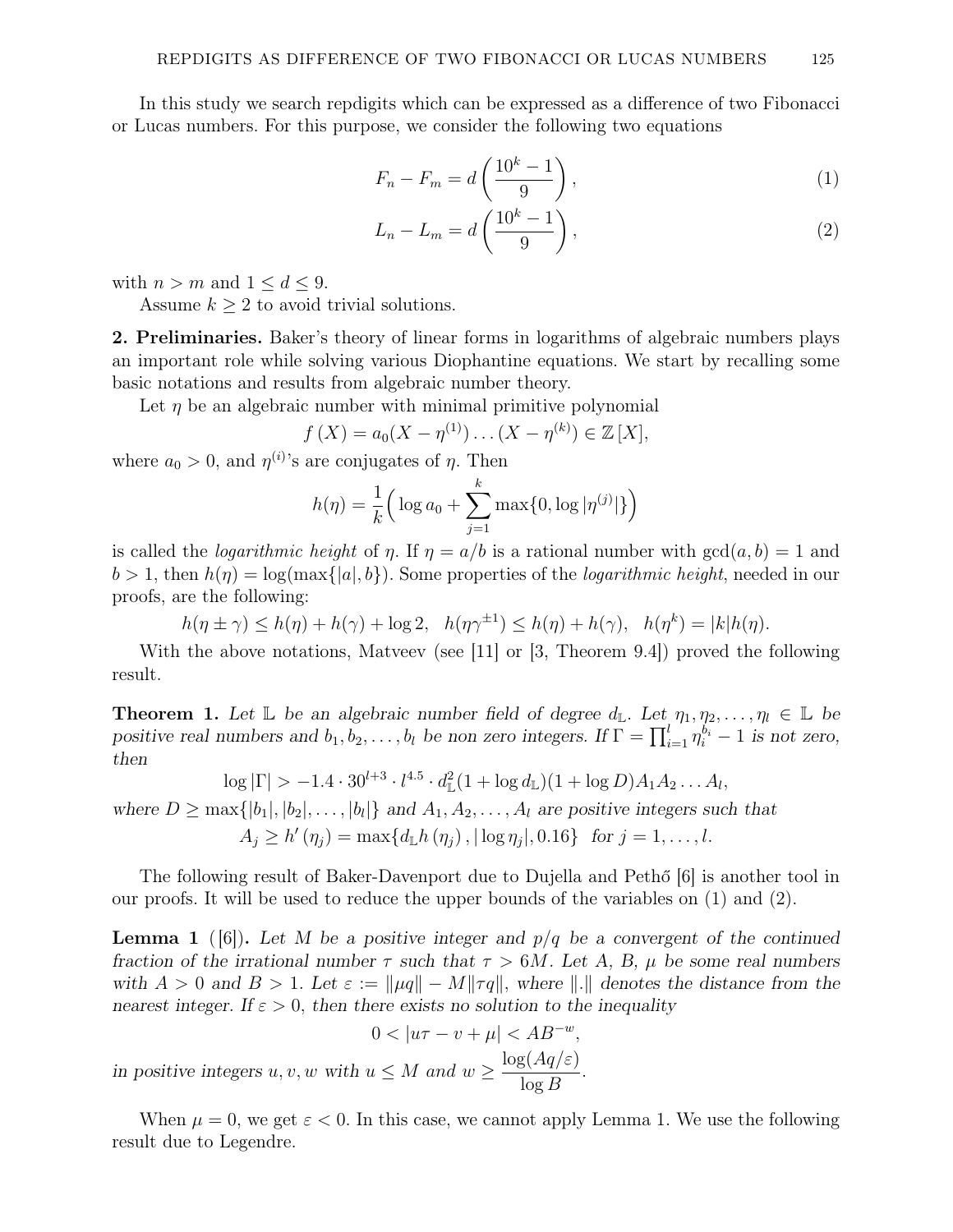**Lemma 2** (Legendre, [4, 5]). Let  $\lambda$  be a real number and x, y integers such that

$$
\left|\lambda - \frac{x}{y}\right| < \frac{1}{2y^2}.
$$

Then  $x/y = p_t/q_t$  is a convergent of  $\lambda$ . Further, let M and N be nonnegative integers such that  $q_N > M$ . Then putting  $a(M) = \max\{a_i : i = 0, 1, 2, ..., N\}$ , the inequality

$$
\left|\lambda - \frac{x}{y}\right| \ge \frac{1}{(a(M) + 2)y^2},
$$

holds for all pairs  $(x, y)$  of positive integers with  $0 < y < M$ .

The following lemma will also be used in order to prove our subsequent results.

**Lemma 3** ([8]). Let  $r \ge 1$  and  $H > 0$  be such that  $H > (4r^2)^r$  and  $H > L/(\log L)^r$ . Then  $L < 2<sup>r</sup> H(\log H)<sup>r</sup>$ .

3. Repdigits as difference of two Fibonacci numbers. Our first result is the following.

Theorem 2. The only repdigits that can be expressed as difference of two Fibonacci numbers are 11, 33, 55, 88 and 555. Their representations are

$$
11 = F_7 - F_3, \quad 33 = F_9 - F_1 = F_9 - F_2, \quad 55 = F_{11} - F_9 = F_{12} - F_{11},
$$
  

$$
88 = F_{11} - F_1 = F_{11} - F_2, \quad 555 = F_{15} - F_{10}.
$$

*Proof.* Using *Mathematica*, we obtain all the solutions of (1) for  $n \in [1, 200]$  as listed above. From now, assume that  $n > 200$ . The inequality  $10^{k-1} < F_n \le \alpha^{n-1}$  implies  $k \log 10 - 3 <$  $n \log \alpha$ . Using Binet's formula for the Fibonacci sequence, (1) can be written as

$$
\frac{\alpha^n - \beta^n}{\sqrt{5}} - \frac{\alpha^m - \beta^m}{\sqrt{5}} = d\left(\frac{10^k - 1}{9}\right),\tag{3}
$$

which further implies  $\frac{\alpha^n}{\sqrt{5}} - \frac{d10^k}{9} = \frac{\alpha^m}{\sqrt{5}} + \frac{\beta^n}{\sqrt{5}} - \frac{\beta^m}{\sqrt{5}} - \frac{d}{9}$  $\frac{d}{9}$ . Taking absolute values on both sides, we obtain

$$
\left|\frac{\alpha^n}{\sqrt{5}} - \frac{d10^k}{9}\right| \le \left|\frac{\alpha^m}{\sqrt{5}}\right| + 3 \le \frac{7\alpha^m}{\sqrt{5}}.
$$

Dividing both sides by  $\frac{\alpha^n}{\sqrt{5}}$  gives

$$
\left|1 - \alpha^{-n} 10^k \left(\frac{d\sqrt{5}}{9}\right)\right| < \frac{7}{\alpha^{n-m}}.\tag{4}
$$

We set  $\Gamma = 1 - \alpha^{-n} 10^k \left( \frac{d\sqrt{5}}{9} \right)$  $\sqrt{\frac{5}{9}}$ . We need to show  $\Gamma \neq 0$ . On the contrary, suppose  $\Gamma = 0$ , then  $\alpha^{2n} = \frac{5d^2 10^{2k}}{81}$ . Since  $\frac{5d^2 10^{2k}}{81} \in \mathbb{Q}$ ,  $\alpha^{2n} \in \mathbb{Q}$ , which is a contradiction to the fact that  $\alpha^n$ is irrational for any  $n > 0$ . Therefore,  $\Gamma \neq 0$ . Now, take

$$
\eta_1 = \alpha, \ \eta_2 = 10, \ \eta_3 = \frac{d\sqrt{5}}{9}, \ b_1 = -n, \ b_2 = k, \ b_3 = 1, \ l = 3,
$$

where  $\eta_1, \eta_2, \eta_3 \in \mathbb{Q}(\alpha)$  and  $b_1, b_2, b_3 \in \mathbb{Z}$ . Observe that  $\mathbb{Q}(\eta_1, \eta_2, \eta_3) = \mathbb{Q}(\alpha)$ , so  $d_{\mathbb{L}} = 2$ . Since  $k < n$ , we take  $D = \max\{n, k, 1\} = n$ . The logarithmic heights of  $\eta_1, \eta_2$  and  $\eta_3$  are calculated as

$$
h(\eta_1) = \frac{\log \alpha}{2}
$$
,  $h(\eta_2) = \log 10$  and  $h(\eta_3) \le h(d\sqrt{5}) + h(9) < 5.2$ .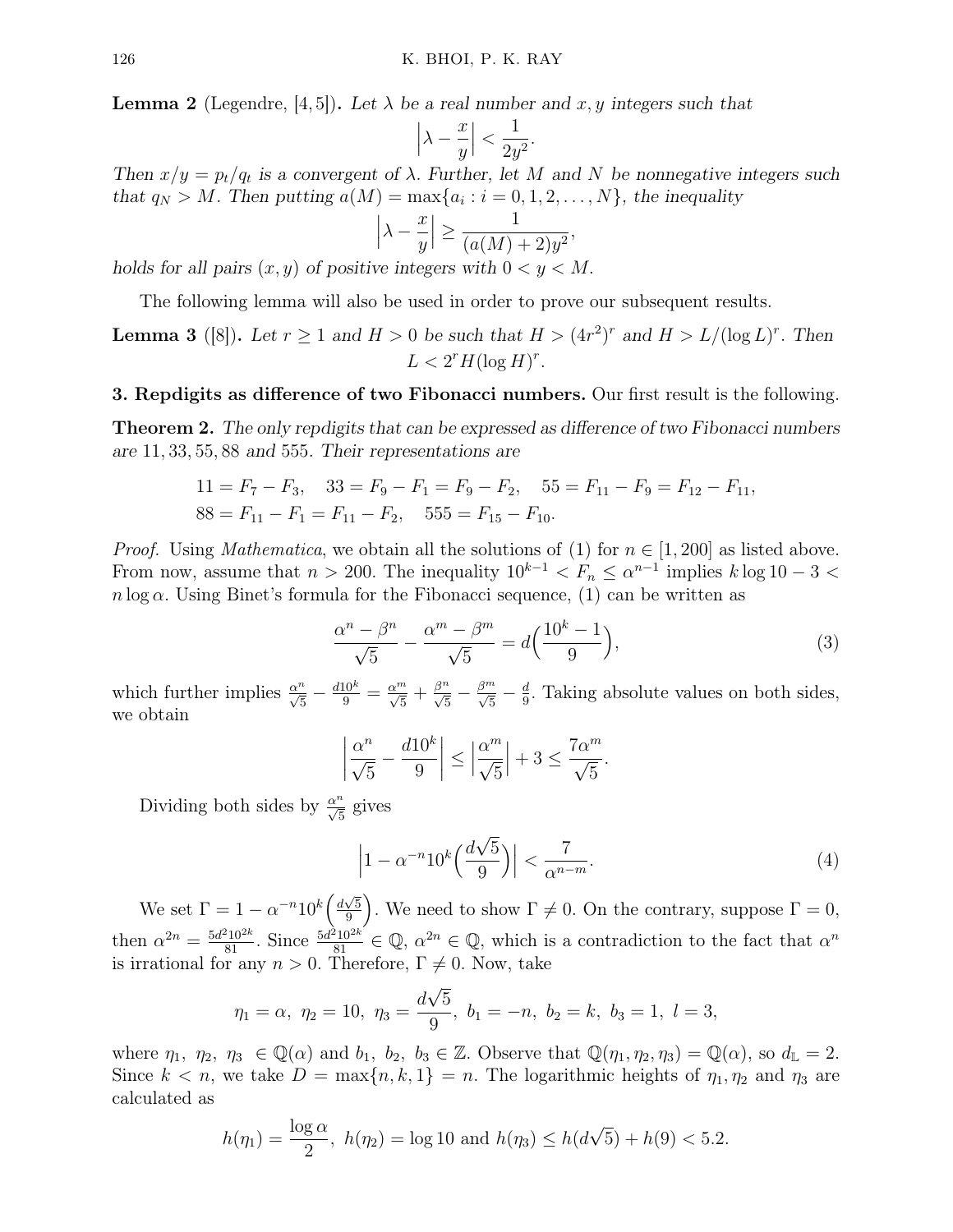Thus,

$$
\max\{2h(\eta_1), |\log \eta_1|, 0.16\} = \log \alpha = A_1,
$$
  

$$
\max\{2h(\eta_2), |\log \eta_2|, 0.16\} = 2\log 10 = A_2,
$$
  

$$
\max\{2h(\eta_3), |\log \eta_3|, 0.16\} < 10.5 = A_3.
$$

Now, applying Theorem 1, yields

$$
\log |\Gamma| > -1.4 \cdot 30^{6} \cdot 3^{4.5} \cdot 2^{2} (1 + \log 2)(1 + \log n)(\log \alpha)(2 \log 10)(10.5).
$$

Comparing the above inequality with (4) gives

$$
(n-m)\log\alpha < \log 7 + 2.3 \cdot 10^{13} (1 + \log n) < 2.4 \cdot 10^{13} (1 + \log n). \tag{5}
$$

We rewrite (3) to obtain

$$
\frac{\alpha^n}{\sqrt{5}} - \frac{\alpha^m}{\sqrt{5}} - \frac{d10^k}{9} = \frac{\beta^n}{\sqrt{5}} - \frac{\beta^m}{\sqrt{5}} - \frac{d}{9}.
$$

Taking absolute values on both sides, we have

$$
\left|\frac{\alpha^n}{\sqrt{5}} - \frac{\alpha^m}{\sqrt{5}} - \frac{d10^k}{9}\right| \le 3.
$$

Dividing both sides by  $\frac{\alpha^n}{\sqrt{5}}(1-\alpha^{m-n})$  implies

$$
\left|1 - \alpha^{-n} 10^k \left(\frac{d\sqrt{5}}{9(1 - \alpha^{m-n})}\right)\right| < \frac{7}{\alpha^n}.\tag{6}
$$

Now, set

$$
\Gamma' = 1 - \alpha^{-n} 10^k \left( \frac{d\sqrt{5}}{9(1 - \alpha^{m-n})} \right).
$$

In a similar manner, one can check that  $\Gamma' \neq 0$ . As before, we have  $h(\eta_1) = h(\alpha) = \frac{\log \alpha}{2}$ and  $h(\eta_2) = h(10) = \log 10$ . Let  $\eta_3 = \left(\frac{d\sqrt{5}}{9(1-\alpha)^m}\right)$  $\frac{d\sqrt{5}}{9(1-\alpha^{m-n})}$ ). Then,

$$
h(\eta_3) \le h(d\sqrt{5}) + h\left(9\left(1 - \alpha^{m-n}\right)\right) \le
$$
  

$$
\le 2\log 9 + \log(\sqrt{5}) + (n-m)\frac{\log \alpha}{2} + \log 2 < 5.9 + (n-m)\frac{\log \alpha}{2}.
$$

Hence, from (5) we obtain

$$
h(\eta_3) < 1.3 \cdot 10^{13} (1 + \log n).
$$

Thus, we take  $A_3 = 2.6 \cdot 10^{13} (1 + \log n)$ . By virtue of Theorem 1

 $\log |\Gamma| > -1.4 \cdot 30^6 \cdot 3^{4.5} \cdot 2^2 (1 + \log 2)(1 + \log n)(\log \alpha)(2 \log 10)(2.6 \cdot 10^{13}(1 + \log n)).$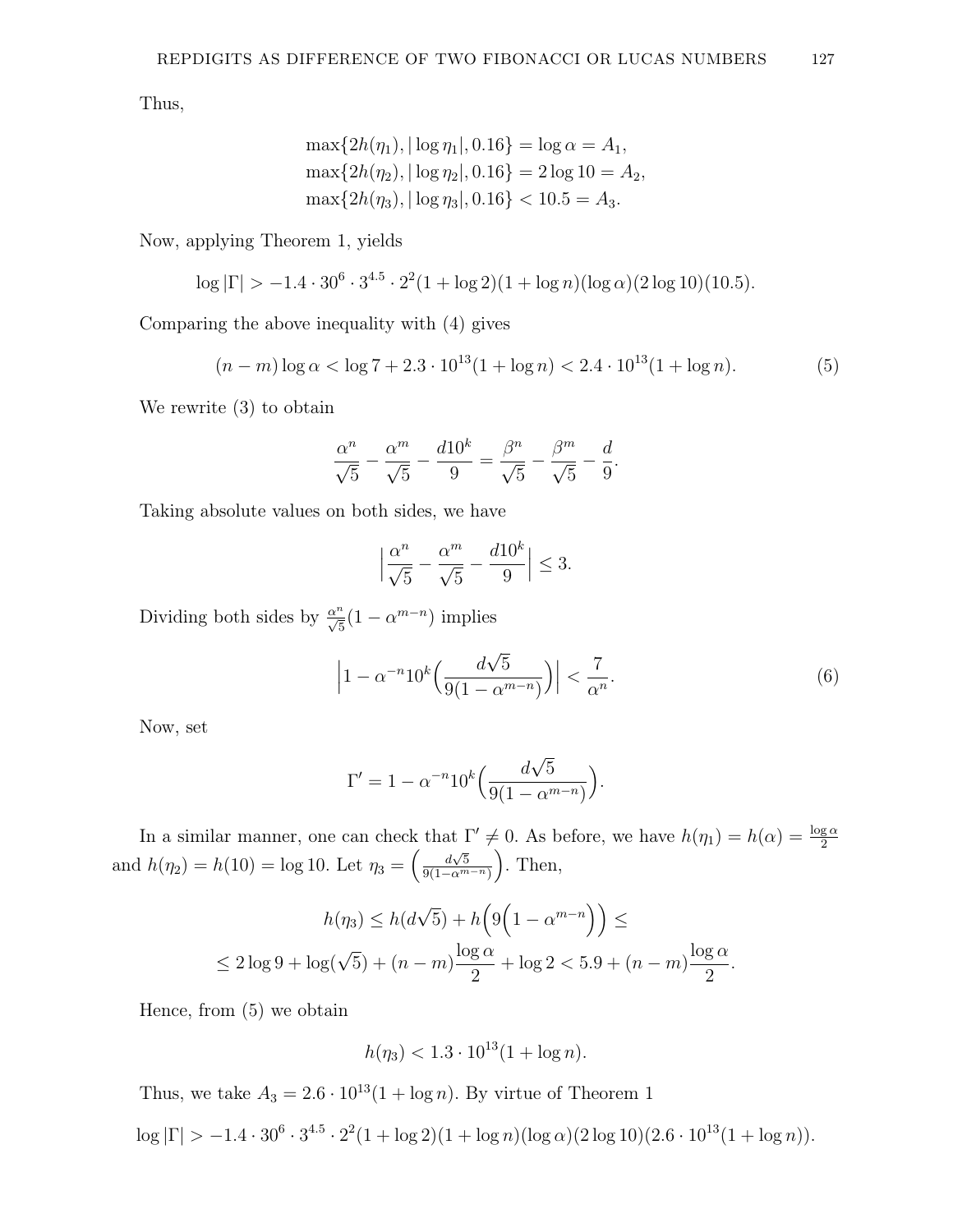Comparing the above inequality with (6) gives

$$
n \log \alpha < \log 7 + 5.6 \cdot 10^{25} (1 + \log n)^2 < 5.7 \cdot 10^{25} (1 + \log n)^2.
$$

With the notations of Lemma 3, we take  $r=2, L=n$  and  $H=\frac{5.7\cdot10^{25}}{\log \alpha}$  $\frac{7\cdot10^{25}}{\log\alpha}$  to get

$$
n < 2^2 \left(\frac{5.7 \cdot 10^{25}}{\log \alpha}\right) \left(\log \left(\frac{5.7 \cdot 10^{25}}{\log \alpha}\right)\right)^2 < 1.8 \cdot 10^{30}.
$$

Now, we reduce the bound by using the Baker-Davenport reduction method due to Dujella and Pethő. Let

$$
\Lambda = -n \log \alpha + k \log 10 + \log \left( \frac{d\sqrt{5}}{9} \right).
$$

The inequality (4) can be written as

$$
|e^{\Lambda}-1|<\frac{7}{\alpha^{n-m}}.
$$

Observe that  $\Lambda \neq 0$  as  $e^{\Lambda} - 1 = \Gamma \neq 0$ . Assuming  $n - m \geq 6$ , the right-hand side in the above inequality is at most  $\frac{448}{(1+\sqrt{5})^6} < \frac{1}{2}$  $\frac{1}{2}$ . The inequality  $|e^z - 1| < y$  for real values of z and y implies  $z < 2y$ . Thus, we get  $|\Lambda| < \frac{14}{\alpha^{n-m}}$ , which implies that

$$
\left| -n \log \alpha + k \log 10 + \log \left( \frac{d \sqrt{5}}{9} \right) \right| < \frac{14}{\alpha^{n-m}}.
$$

Dividing both sides by  $\log \alpha$  gives

$$
\left|k\left(\frac{\log 10}{\log \alpha}\right) - n + \left(\frac{\log (d\sqrt{5}/9)}{\log \alpha}\right)\right| < \frac{30}{\alpha^{n-m}}.\tag{7}
$$

To apply Lemma 1, let

$$
u = k, \ \tau = \left(\frac{\log 10}{\log \alpha}\right), \ v = n, \ \mu = \left(\frac{\log (d\sqrt{5}/9)}{\log \alpha}\right), \ A = 30, \ B = \alpha, \ w = n - m.
$$

We can take  $M = 1.8 \cdot 10^{30}$ . We find  $q_{61} = 25723116487424714265759180025093$ , the denominator of 61-th convergent of  $\tau$  exceeds 6M with  $0 < \varepsilon := ||\mu q_{61}|| - M||\tau q_{61}||$ 0.221688. Applying Lemma 1 to the inequality (7) for  $1 \le d \le 9$ , we get  $n - m \le 160$ . Now, for  $n - m \leq 160$ , put

$$
\Lambda' = -n \log \alpha + k \log 10 + \log \left( \frac{d\sqrt{5}}{9(1 - \alpha^{m-n})} \right).
$$

The inequality (6) can be written as  $|e^{\Lambda'}-1|<\frac{7}{\alpha^n}$ . Observe that  $\Lambda'\neq 0$  as  $e^{\Lambda'}-1=\Gamma\neq 0$ . Assuming  $n \geq 6$ , the right-hand side in the above inequality is at most  $\frac{448}{(1+\sqrt{5})^6} < \frac{1}{2}$  $\frac{1}{2}$ . The inequality  $|e^z - 1| < y$  for real values of z and y implies  $z < 2y$ . Thus, we get  $|\Lambda'| < \frac{14}{\alpha^n}$ , which implies that

$$
\left| -n \log \alpha + k \log 10 + \log \left( \frac{d \sqrt{5}}{9(1 - \alpha^{m-n})} \right) \right| < \frac{14}{\alpha^n}.
$$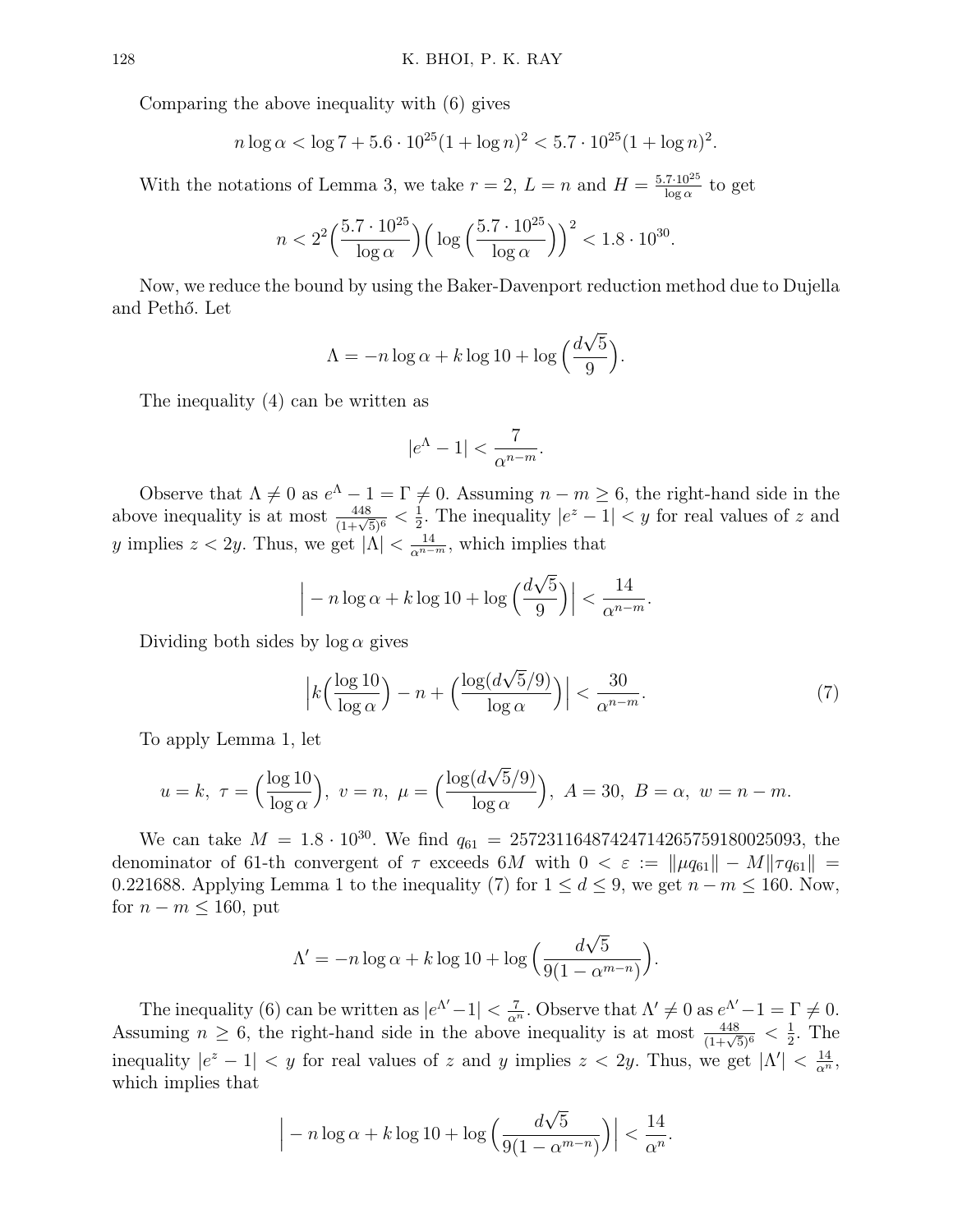Dividing both sides by  $\log \alpha$  gives

$$
\left|k\left(\frac{\log 10}{\log \alpha}\right) - n + \left(\frac{\log (d\sqrt{5}/(9(1-\alpha^{m-n})))}{\log \alpha}\right)\right| < \frac{30}{\alpha^n}.\tag{8}
$$

Let

$$
u = k, \ \tau = \left(\frac{\log 10}{\log \alpha}\right), \ v = n, \ \mu = \frac{\log(d\sqrt{5}/(9(1 - \alpha^{m-n})))}{\log \alpha}, \ A = 30, \ B = \alpha, \ w = n.
$$

Choose  $M = 1.8 \cdot 10^{30}$ . We find  $q_{70} = 20589775267077186120582738407535948$ , the denominator of 70-th convergent of  $\tau$  exceeds 6M with  $0 < \varepsilon := ||\mu q_{70}|| - M||\tau q_{70}|| =$ 0.000138226. Applying Lemma 1 to the inequality (8) for  $1 \leq d \leq 9$  and  $n - m \leq 160$ , we get  $n \leq 189$ . This contradicts the assumption that  $n > 200$ .  $\Box$ 

## 4. Repdigits as difference of two Lucas numbers. Our second result is the following.

Theorem 3. The only repdigits that can be expressed as difference of two Lucas numbers are 11, 22 and 44. Their representations are

$$
11 = L_6 - L_4 = L_7 - L_6, \quad 22 = L_7 - L_4, \quad 4 = L_8 - L_2.
$$

*Proof.* Using *Mathematica*, we obtain all the solutions of (2) for  $n \in [1, 200]$  as listed above. From now, assume that  $n > 200$ . The inequality  $10^{k-1} < L_n \leq 2\alpha^n$  implies  $k \log 10 - 2 <$  $n \log \alpha$ . Using Binet's formula for the Lucas sequence, (2) can be written as

$$
\alpha^n + \beta^n - \alpha^m - \beta^m = d\left(\frac{10^k - 1}{9}\right). \tag{9}
$$

We write (9) to obtain

$$
\alpha^n - \frac{d10^k}{9} = \alpha^m + \beta^m - \beta^n - \frac{d}{9}.\tag{10}
$$

Taking absolute values and dividing by  $\alpha^n$  on both sides, we get

$$
\left|1 - \alpha^{-n} 10^k \left(\frac{d}{9}\right)\right| < \frac{4}{\alpha^{n-m}}.\tag{11}
$$

We set  $\Gamma = 1 - \alpha^{-n} 10^k \left( \frac{d}{2} \right)$  $\left(\frac{d}{9}\right)$ . If  $\Gamma = 0$ , then  $\alpha^{2n} = \frac{d^2 10^{2k}}{81}$ . It is easily checked that  $\alpha^n$ is irrational for every positive integer n. The irrationality of  $\alpha^n$  immediately implies the non-vanishing of Γ.

Take  $\eta_1 = \alpha, \ \eta_2 = 10, \ \eta_3 = \frac{d}{9}$  $\frac{d}{9}$ ,  $b_1 = -n$ ,  $b_2 = k$ ,  $b_3 = 1$ ,  $l = 3$ , where  $\eta_1$ ,  $\eta_2$ ,  $\eta_3 \in \mathbb{Q}(\alpha)$ and  $b_1, b_2, b_3 \in \mathbb{Z}$ . Observe that  $\mathbb{Q}(\eta_1, \eta_2, \eta_3) = \mathbb{Q}(\alpha)$ , so  $d_{\mathbb{L}} = 2$ . Since  $k < n$ , we take  $D = \max\{n, k, 1\} = n$ . The logarithmic heights of  $\eta_1, \eta_2$  and  $\eta_3$  are calculated as

$$
h(\eta_1) = \frac{\log \alpha}{2}
$$
,  $h(\eta_2) = \log 10$  and  $h(\eta_3) \le h(d) + h(9) < 4.4$ .

Thus, we take  $A_1 = \log \alpha$ ,  $A_2 = 2 \log 10$  and  $A_3 = 8.8$ . Applying Theorem 1, we have

$$
\log |\Gamma| > -1.4 \cdot 30^6 \cdot 3^{4.5} \cdot 2^2 (1 + \log 2)(1 + \log n)(\log \alpha)(2 \log 10)(8.8).
$$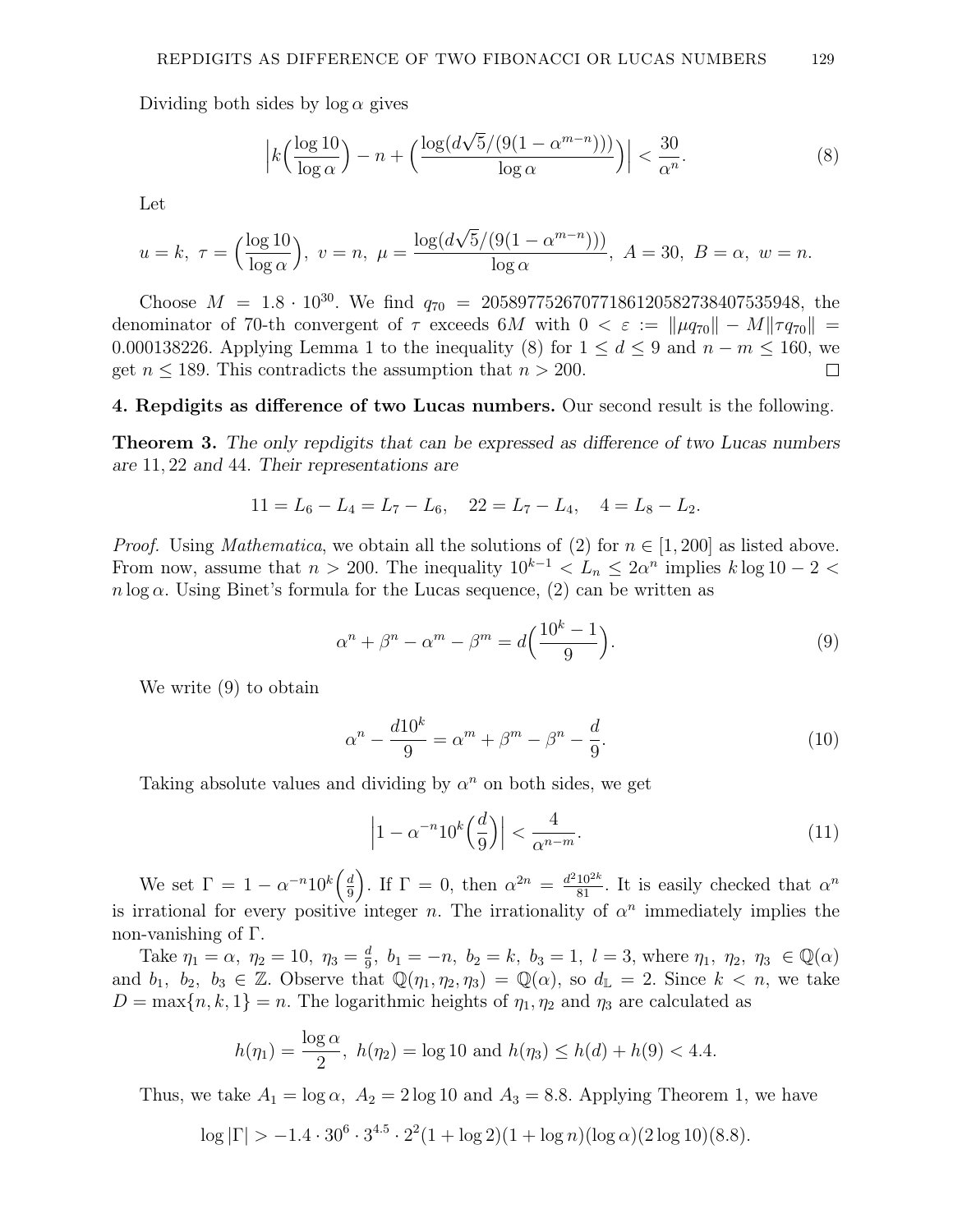Comparing the above inequality with (4) gives

$$
(n-m)\log\alpha < \log 4 + 1.9 \cdot 10^{13} (1 + \log n) < 2 \cdot 10^{13} (1 + \log n). \tag{12}
$$

We rewrite (9) to obtain

$$
\alpha^{n} - \alpha^{m} - \frac{d10^{k}}{9} = \beta^{m} - \beta^{n} - \frac{d}{9}.
$$

Taking absolute values and dividing by  $\alpha^{n}(1-\alpha^{m-n})$  on both sides, we get

$$
\left|1 - \alpha^{-n} 10^k \left(\frac{d}{9(1 - \alpha^{m-n})}\right)\right| < \frac{3}{\alpha^n}.\tag{13}
$$

Put

$$
\Gamma' = 1 - \alpha^{-n} 10^k \left( \frac{d}{9(1 - \alpha^{m-n})} \right).
$$

It is easily checked that  $\Gamma' \neq 0$ . As before, we have  $h(\eta_1) = \frac{\log \alpha}{2}$  and  $h(\eta_2) = \log 10$ . Let  $\eta_3 = \left(\frac{d}{9(1-\alpha)}\right)$  $\frac{d}{9(1-\alpha^{m-n})}$ ). Then,

$$
h(\eta_3) \le h(d) + h\Big(9\Big(1 - \alpha^{m-n}\Big)\Big) \le 2\log 9 + (n-m)\frac{\log \alpha}{2} + \log 2 < 5.1 + (n-m)\frac{\log \alpha}{2}.
$$

Hence, from (12) we obtain  $h(\eta_3) < 1.1 \cdot 10^{13} (1 + \log n)$ . Thus, we take  $A_3 = 2.2 \cdot 10^{13} (1 +$  $log n$ ). By virtue of Theorem 1

$$
\log |\Gamma| > -1.4 \cdot 30^{6} \cdot 3^{4.5} \cdot 2^{2} (1 + \log 2)(1 + \log n)(\log \alpha)(2 \log 10)(2.2 \cdot 10^{13} (1 + \log n)).
$$

Comparing the above inequality with (13) gives

$$
n \log \alpha < \log 3 + 4.8 \cdot 10^{25} (1 + \log n)^2 < 4.9 \cdot 10^{25} (1 + \log n)^2.
$$

With the notations of Lemma 3, we take  $r=2, L=n$  and  $H=\frac{4.9\cdot 10^{25}}{\log a}$  $\frac{9.10^{20}}{\log \alpha}$ . Applying the lemma, we have

$$
n < 2^2 \left(\frac{4.9 \cdot 10^{25}}{\log \alpha}\right) \left(\log \left(\frac{4.9 \cdot 10^{25}}{\log \alpha}\right)\right)^2 < 1.5 \cdot 10^{30}.
$$

Now, we reduce the bound by using the Baker-Davenport reduction method due to Dujella and Pethő. Let  $\Lambda = -n \log \alpha + k \log 10 + \log \left( \frac{d}{a} \right)$  $\frac{d}{9}$ ). The inequality (11) can be written as  $|e^{\Lambda}-1|<\frac{4}{\alpha^{n-m}}$ . Observe that  $\Lambda\neq 0$  as  $e^{\Lambda}-1=\Gamma\neq 0$ . Assuming  $n-m\geq 5$ , the right-hand side in the above inequality is at most  $\frac{128}{(1+\sqrt{5})^5} < \frac{1}{2}$  $\frac{1}{2}$ . The inequality  $|e^z - 1| < y$  for real values of z and y implies  $z < 2y$ . Thus, we get  $|\Lambda| < \frac{8}{\alpha^{n-m}}$ , which implies that

$$
\left| -n \log \alpha + k \log 10 + \log \left( \frac{d}{9} \right) \right| < \frac{8}{\alpha^{n-m}}.
$$

Dividing both sides by  $\log \alpha$  gives

$$
\left|k\left(\frac{\log 10}{\log \alpha}\right) - n + \left(\frac{\log (d/9)}{\log \alpha}\right)\right| < \frac{17}{\alpha^{n-m}}.\tag{14}
$$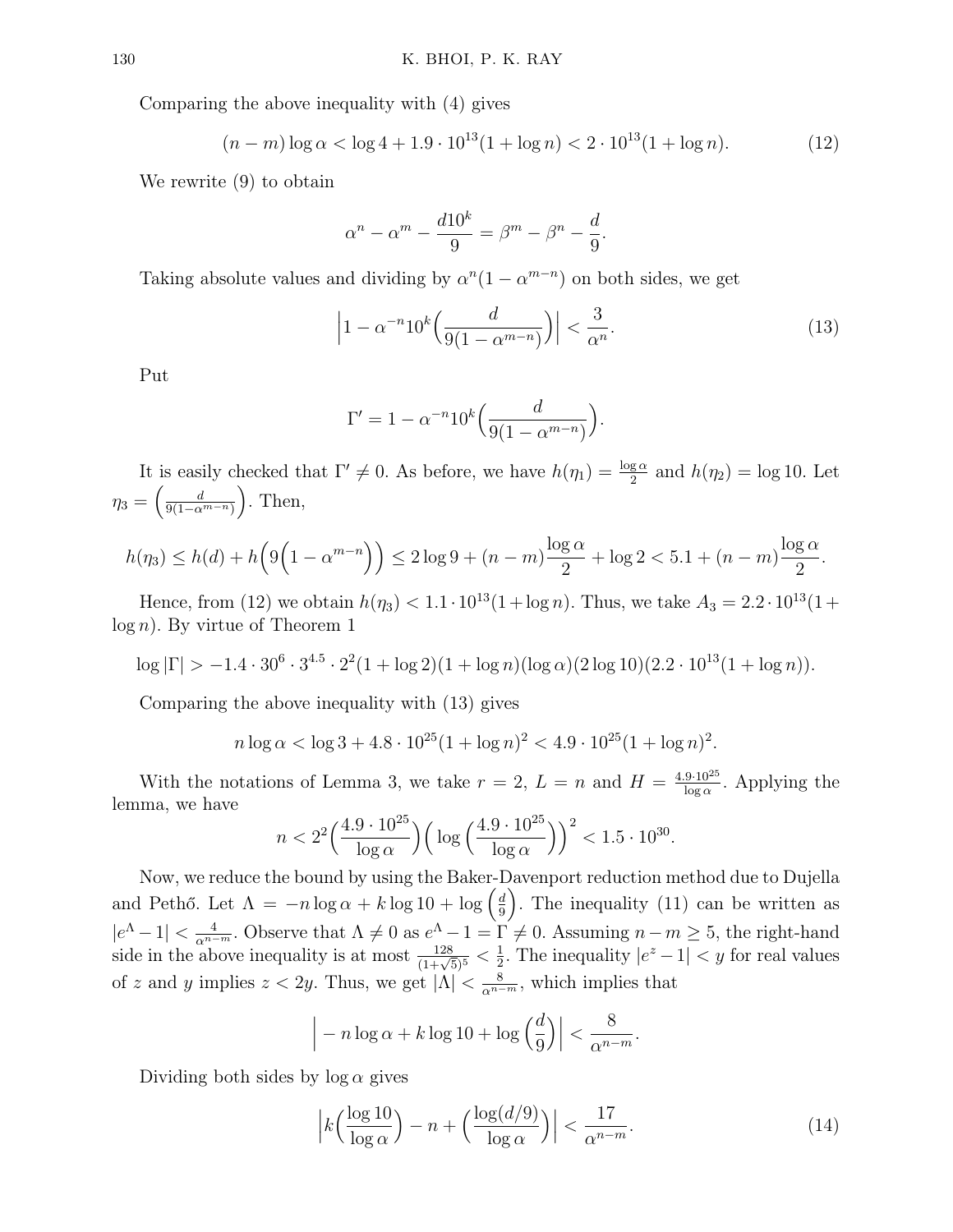Let

$$
u = k, \ \tau = \left(\frac{\log 10}{\log \alpha}\right), \ v = n, \ \mu = \left(\frac{\log(d/9)}{\log \alpha}\right), \ A = 17, \ B = \alpha, \ w = n - m.
$$

We can take  $M = 1.5 \cdot 10^{30}$ . We find  $q_{62} = 28291878740422696593104794201645$  satisfies  $q > 6M$  with  $\varepsilon := 0.0247517$ . Applying Lemma 1 to the inequality (14) for  $1 \leq d \leq 8$ , we get  $n - m \leq 164$ .

For the case  $d = 9$ , we have that  $\mu(d) = 0$ . In this case, we apply Lemma 2. The inequality (14) can be rewritten as

$$
\left|\frac{\log 10}{\log \alpha} - \frac{n}{k}\right| < \frac{17}{k\alpha^{n-m}} < \frac{1}{2k^2},
$$

because  $k < 1.5 \cdot 10^{30} = M$ . It follows from Lemma 2 that  $\frac{n}{k}$  is a convergent of  $\frac{\log 10}{\log \alpha}$ . So  $\frac{n}{k}$  is of the form  $p_t/q_t$  for some  $t = 0, 1, 2, \ldots, 62$ . Thus,

$$
\frac{1}{(a(M)+2)k^2} \le \left|\frac{\log 10}{\log \alpha} - \frac{n}{k}\right| < \frac{17}{k\alpha^{n-m}}
$$

.

.

Since  $a(M) = \max\{a_i : i = 0, 1, 2, \dots, 62\} = 106$ , we get

$$
n - m \le \frac{\log(17 \cdot (1.5 \cdot 10^{30}) \cdot 108)}{\log \alpha} \le 160.
$$

Thus  $n - m \leq 164$  in both cases. Now, for  $n - m \leq 164$ , put

> $\Lambda' = -n \log \alpha + k \log 10 + \log \left( \frac{d}{\alpha} \right)$  $9(1 - \alpha^{m-n})$

The inequality (13) can be written as  $|e^{\Lambda'}-1|<\frac{3}{\alpha^n}$ . Observe that  $\Lambda'\neq 0$  as  $e^{\Lambda'}-1=\Gamma\neq 0$ . Assuming  $n - m \geq 4$ , the right-hand side in the above inequality is at most  $\frac{48}{(1+\sqrt{5})^4} < \frac{1}{2}$  $\frac{1}{2}$ . The inequality  $|e^z - 1| < y$  for real values of z and y implies  $z < 2y$ . Thus, we get  $|\Lambda'| < \frac{6}{\alpha^n}$ , which implies that

$$
\left| -n \log \alpha + k \log 10 + \log \left( \frac{d}{9(1 - \alpha^{m-n})} \right) \right| < \frac{6}{\alpha^n}.
$$

Dividing both sides by  $\log \alpha$  gives

$$
\left| k \left( \frac{\log 10}{\log \alpha} \right) - n + \left( \frac{\log (d / (9(1 - \alpha^{m-n})))}{\log \alpha} \right) \right| < \frac{13}{\alpha^n}.\tag{15}
$$

To apply Lemma 1, let

$$
u = k, \ \tau = \left(\frac{\log 10}{\log \alpha}\right), \ \ v = n, \ \mu = \frac{\log(d/(9(1 - \alpha^{m-n})))}{\log \alpha}, \ A = 13, \ B = \alpha, \ w = n.
$$

Choose  $M = 1.5 \cdot 10^{30}$ . We find  $q_{70} = 20589775267077186120582738407535948$  satisfies  $q > 6M$  with  $\varepsilon := 0.000607235$ . Applying Lemma 1 to the inequality (15) for  $1 \leq d \leq 9$  and  $n - m \leq 164$ , we get  $n \leq 184$ . This contradicts the assumption that  $n > 200$ .  $\Box$